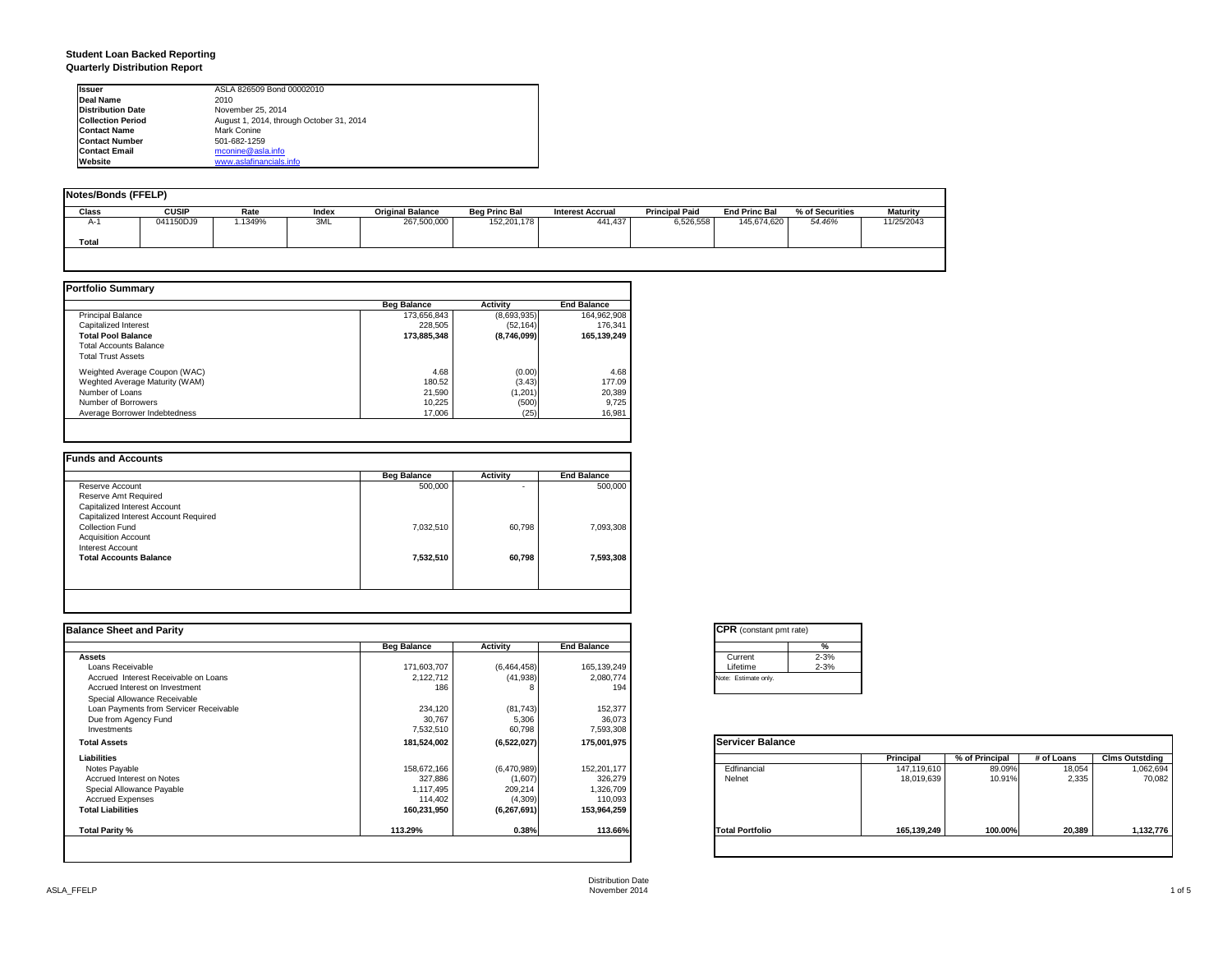#### **Student Loan Backed Reporting Quarterly Distribution Report**

|                           | # of Loans |        | Principal     |               | % of Principal |         | <b>WAC</b>       |        | <b>WARM</b>      |        |
|---------------------------|------------|--------|---------------|---------------|----------------|---------|------------------|--------|------------------|--------|
|                           | Beginning  | Ending | Beginning     | <b>Ending</b> | Beginning      | Ending  | <b>Beginning</b> | Ending | <b>Beginning</b> | Ending |
| In School                 | 65         |        | 148,837       | 110,106       | 0.09%          | 0.07%   | 4.01             | 4.23   | 118.92           | 117.88 |
| Grace                     | 30         | 28     | 79,962        | 63,337        | 0.05%          | 0.04%   | 3.68             | 3.65   | 112.56           | 114.18 |
| Repayment                 |            |        |               |               |                |         |                  |        |                  |        |
| Current                   | 14,109     | 13,439 | 123, 172, 093 | 118,807,427   | 70.84%         | 71.94%  | 4.66             | 4.65   | 182.79           | 182.18 |
| 31-60 Days Delinquent     | 689        | 562    | 4,861,495     | 4,031,978     | 2.80%          | 2.44%   | 5.02             | 5.08   | 157.71           | 161.17 |
| 61-90 Days Delinquent     | 525        | 341    | 3,285,444     | 2,282,393     | 1.89%          | 1.38%   | 5.01             | 4.83   | 160.41           | 159.10 |
| 91-120 Davs Delingent     | 324        | 290    | 2,253,679     | 1.714.575     | 1.30%          | 1.04%   | 4.51             | 4.86   | 144.68           | 157.07 |
| 121-180 Days Delinquent   | 406        | 423    | 2,600,673     | 2,870,997     | 1.50%          | 1.74%   | 4.30             | 4.59   | 156.30           | 156.69 |
| 181-270 Days Delinquent   | 417        | 409    | 3,035,732     | 2,719,653     | 1.75%          | 1.65%   | 4.99             | 4.82   | 152.07           | 157.92 |
| 271+ Days Delinquent      | 244        | 149    | 1,225,826     | 695,976       | 0.70%          | 0.42%   | 4.11             | 4.26   | 165.61           | 125.94 |
| <b>Total Repayment</b>    | 16,714     | 15,613 | 140,434,943   | 133, 123,000  | 80.76%         | 80.61%  | 4.67             | 4.67   | 180.01           | 179.76 |
| Forbearance               | 1,847      | 1,955  | 14,535,956    | 14,630,533    | 8.36%          | 8.86%   | 4.74             | 4.76   | 176.44           | 166.59 |
| Deferment                 | 2,621      | 2,585  | 16,503,858    | 16,079,497    | 9.49%          | 9.74%   | 4.70             | 4.70   | 164.74           | 165.18 |
| <b>Claims in Progress</b> | 295        | 148    | 2,092,581     | 966,921       | 1.20%          | 0.59%   | 4.62             | 4.23   | 146.50           | 169.90 |
| <b>Claims Denied</b>      | 18         | 12     | 89,21'        | 165,855       | 0.05%          | 0.10%   | 6.13             | 5.92   | 184.00           | 171.66 |
| <b>Total Portfolio</b>    | 21,590     | 20,389 | 173,885,348   | 165,139,249   | 100.00%        | 100.00% | 4.68             | 4.68   | 177.83           | 177.09 |

|                                     |           | # of Loans |               | <b>Principal</b> |           | % of Principal |           | <b>WAC</b> | <b>WARM</b> |        |
|-------------------------------------|-----------|------------|---------------|------------------|-----------|----------------|-----------|------------|-------------|--------|
|                                     | Beainnina | Endina     | Beginning     | Ending           | Beginning | Ending         | Beginning | Endina     | Beginning   | Ending |
| Current                             | 14,109    | 13,439     | 123, 172, 093 | 118,807,427      | 87.71%    | 89.25%         | 4.66      | 4.65       | 182.79      | 182.18 |
| 31-60 Days Delinquent               | 689       | 562        | 4,861,495     | 4,031,978        | 3.46%     | 3.03%          | 5.02      | 5.08       | 157.71      | 161.17 |
| 61-90 Days Delinquent               | 525       | 341        | 3,285,444     | 2,282,393        | 2.34%     | 1.71%          | 5.01      | 4.83       | 160.41      | 159.10 |
| 91-120 Days Delingent               | 324       | 290        | 2,253,679     | 1,714,575        | 1.60%     | 1.29%          | 4.51      | 4.86       | 144.68      | 157.07 |
| 121-180 Days Delinquent             | 406       | 423        | 2,600,673     | 2,870,997        | 1.85%     | 2.16%          | 4.30      | 4.59       | 156.30      | 156.69 |
| 181-270 Days Delinquent             | 417       | 409        | 3,035,732     | 2,719,653        | 2.16%     | 2.04%          | 4.99      | 4.82       | 152.07      | 157.92 |
| 271+ Days Delinquent                | 244       | 149        | 1,225,826     | 695,976          | 0.87%     | 0.52%          | 4.11      | 4.26       | 165.61      | 125.94 |
| <b>Total Portfolio in Repayment</b> | 16,714    | 15,613     | 140,434,943   | 133,123,000      | 100.00%   | 100.00%        | 4.67      | 4.67       | 180.01      | 179.76 |

| Portfolio by Loan Type           |                  |        |             |             |                |         |            |        |                  |        |
|----------------------------------|------------------|--------|-------------|-------------|----------------|---------|------------|--------|------------------|--------|
|                                  | # of Loans       |        | Principal   |             | % of Principal |         | <b>WAC</b> |        | <b>WARM</b>      |        |
|                                  | <b>Beginning</b> | Endina | Beginning   | Endina      | Beainnina      | Endina  | Beainnina  | Endina | <b>Beainning</b> | Ending |
| Subsidized Consolidation Loans   | 4,635            | 4,508  | 67,005,286  | 63,721,352  | 38.53%         | 38.59%  | 4.92       | 4.93   | 177.72           | 176.57 |
| Unsubsidized Consolidation Loans | 4,506            | 4,378  | 76,822,674  | 72,684,315  | 44.18%         | 44.01%  | 4.88       | 4.88   | 201.73           | 200.70 |
| Subsidized Stafford Loans        | 6,293            | 5,805  | 17,214,649  | 16,405,948  | 9.90%          | 9.93%   | 3.25       | 3.25   | 112.62           | 112.56 |
| Unsubsidized Stafford Loans      | 3,417            | 3,154  | 11,667,707  | 11,158,865  | 6.71%          | 6.76%   | 3.69       | 3.70   | 124.17           | 124.72 |
| PLUS/GradPLUS Loans              | 215              | 202    | 1,043,312   | 1,039,410   | 0.60%          | 0.63%   | 7.35       | 7.34   | 79.50            | 78.98  |
| SLS Loans                        |                  |        | 131,720     | 129,359     | 0.08%          | 0.08%   | 3.26       | 3.26   | 68.51            | 68.14  |
| <b>Total Portfolio</b>           | 19,074           | 18,054 | 173.885.348 | 165,139,249 | 100.00%        | 100.00% | 4.68       | 4.68   | 177.83           | 177.09 |

| Portfolio by Program Type                  |                  |        |                  |             |                |         |                  |        |             |        |
|--------------------------------------------|------------------|--------|------------------|-------------|----------------|---------|------------------|--------|-------------|--------|
|                                            | # of Loans       |        | <b>Principal</b> |             | % of Principal |         | <b>WAC</b>       |        | <b>WARM</b> |        |
|                                            | <b>Beginning</b> | Endina | Beginning        | Endina      | Beginning      | Endina  | <b>Beginning</b> | Endina | Beginning   | Endina |
| Graduate / 4-Year Loans                    | 16,408           | 15.544 | 149.183.807      | 142.234.252 | 85.79%         | 86.13%  | 4.64             | 4.65   | 181.09      | 180.33 |
| 2-Year Loans                               | 2,327            | 2,192  | 13,705,061       | 12,530,806  | 7.88%          | 7.59%   | 4.98             | 4.99   | 135.59      | 135.05 |
| Proprietary / Technical / Vocational Loans | 291              | 273    | 1,451,399        | 1,372,374   | 0.83%          | 0.83%   | 5.36             | 5.36   | 145.28      | 144.83 |
| Unknown (Consolidation) Loans              | 48               | 45     | 9,545,082        | 9,001,817   | 5.49%          | 5.45%   | 5.25             | 5.14   | 161.06      | 160.16 |
| Other Loans                                |                  |        |                  |             |                |         |                  |        |             |        |
| <b>Total Portfolio</b>                     | 19,074           | 18,054 | 173,885,348      | 165,139,249 | 100.00%        | 100.00% | 4.68             | 4.68   | 177.83      | 177.09 |
|                                            |                  |        |                  |             |                |         |                  |        |             |        |

|                        | # of Loans |        | <b>Principal</b> |             | % of Principal   |         |
|------------------------|------------|--------|------------------|-------------|------------------|---------|
|                        | Beginning  | Endina | <b>Beainning</b> | Endina      | <b>Beginning</b> | Endina  |
| <b>Fixed Loans</b>     | 10.999     | 10.606 | 135,802,720      | 129,644,765 | 78.10%           | 78.51%  |
| Variable Loans         | 8,075      | 7.448  | 38,082,629       | 35.494.484  | 21.90%           | 21.49%  |
| T-Bill Loans           | 8,051      | 7.427  | 37,992,184       | 35.419.501  | 21.85%           | 21.45%  |
| <b>CMT Loans</b>       | 24         | 21     | 90.445           | 74.983      | 0.05%            | 0.05%   |
| <b>Total Portfolio</b> | 19.074     | 18,054 | 173,885,348      | 165,139,249 | 100.00%          | 100.00% |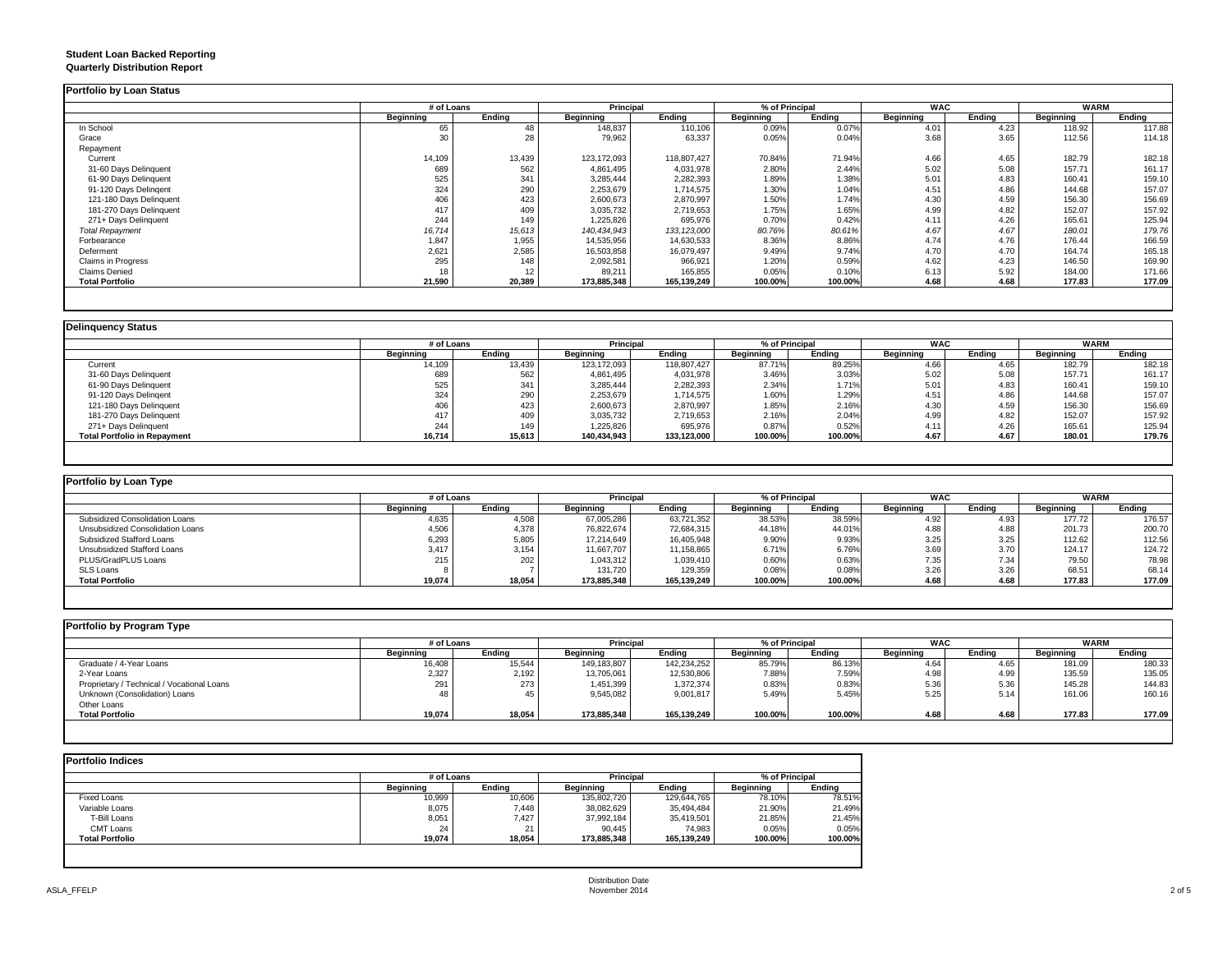**Distribution Date** November 25, 2014<br> **Collection Period** Collection **Period** 25, 2014 August 1, 2014, through October 31, 2014

# **Collection Activity**

| <b>Collection Account</b>                                                                   | as of 10/31/2014 |
|---------------------------------------------------------------------------------------------|------------------|
| Beginning Balance - August 1, 2014                                                          | 7,032,510        |
| <b>Collection Amount Received</b>                                                           | 8,390,836        |
| Reserve Account                                                                             |                  |
| <b>Excess of Required Reserve Account</b>                                                   |                  |
| Interest on Investment Earnings                                                             | 318              |
| Capitalized Interest Account (after a stepdown or release date)                             |                  |
| <b>Payments from Guarantor</b>                                                              |                  |
| <b>Prior Quarter's Allocations or Adjustments</b>                                           |                  |
| Prepayments                                                                                 |                  |
| Special Allowance Payments to Department of Education                                       |                  |
| <b>Consolidation Rebate Fees</b>                                                            | (379, 889)       |
| Transfer from Capitalized Interest Fund                                                     |                  |
| Principal payments, interest payments, administration fees, servicing fees and trustee fees | (7, 257, 107)    |
| Transfer to Department Rebate Fund                                                          | (693, 360)       |
| Other Amounts Received in Collection                                                        |                  |
| <b>Total Available Funds</b>                                                                | 7,093,308        |
|                                                                                             |                  |
|                                                                                             |                  |

| <b>Fees Due for Current Period</b> | as of 10/31/2014 |
|------------------------------------|------------------|
| Indenture Trustee Fees             | 15,220           |
| <b>Servicing Fees</b>              | 96,331           |
| <b>Administration Fees</b>         | 13,762           |
| Late Fees                          |                  |
| <b>Other Fees</b>                  |                  |
| <b>Total Fees</b>                  | 125,313          |

| <b>ICumulative Default Rate</b>                                   | as of 10/31/2014 |
|-------------------------------------------------------------------|------------------|
|                                                                   |                  |
| <b>Current Period's Defaults</b>                                  | 1,493,538.32     |
| <b>Cumulative Defaults</b>                                        | 41,150,953.87    |
| Loans for which claims have been filed as of applicable month end | 4,470,531.20     |
| <b>Cumulative Default Rate</b>                                    | 16.72%           |
| Cumulative Recoveries (including reimbursements and collections)  |                  |
| <b>Payments from Guarantor</b>                                    | 38,073,258.17    |
| <b>Borrower Recoveries</b>                                        | n/a              |
| <b>Recovery Rate</b>                                              | 92.52%           |
| <b>Cumulative Net Loss</b>                                        | 3,077,695.70     |
| <b>Cumulative Net Loss</b>                                        | 1.25%            |
| (a) Footnotes                                                     |                  |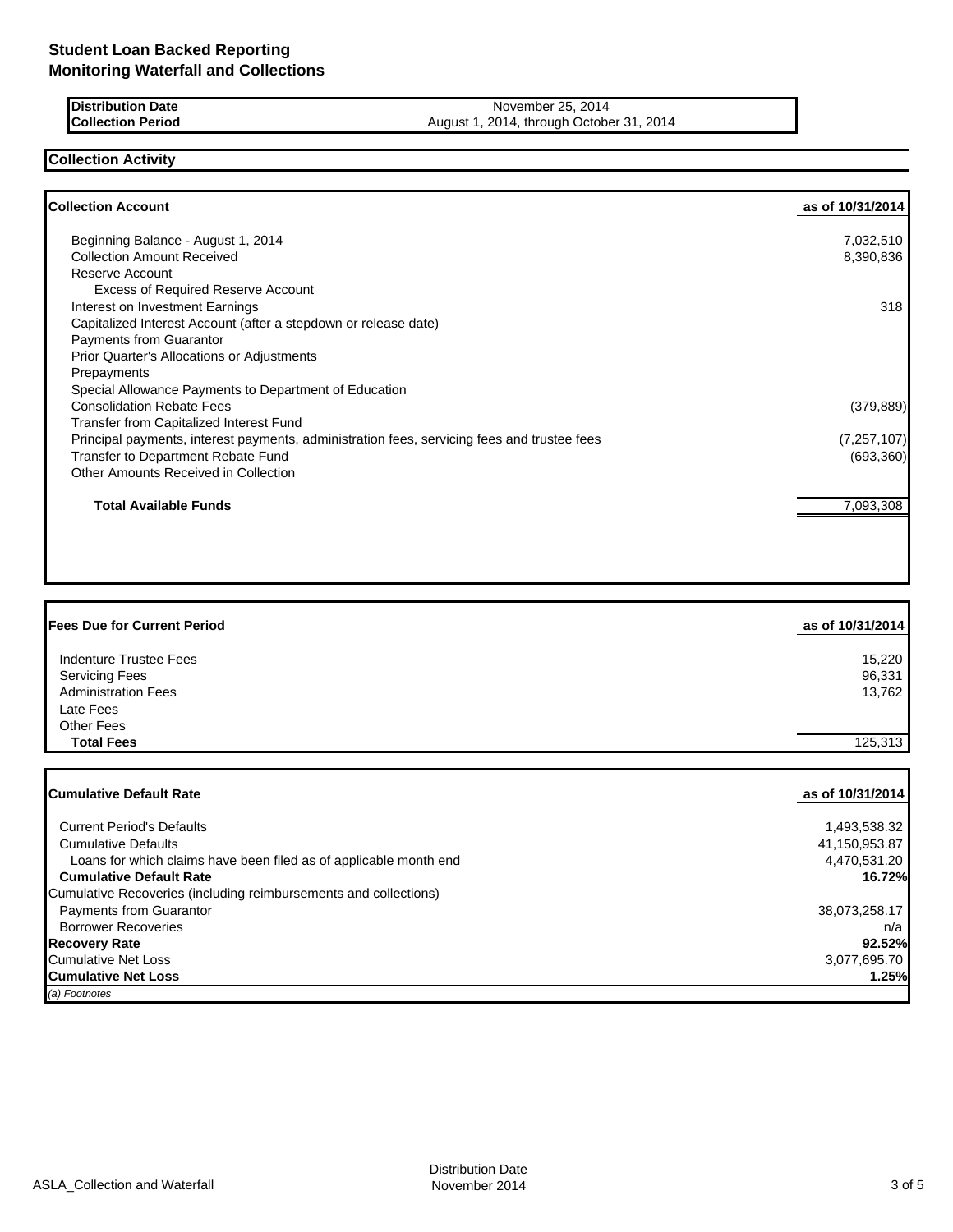| <b>Waterfall for Distribution</b>                                                         | <b>Amount Due</b> | <b>Amount Remaining</b> |
|-------------------------------------------------------------------------------------------|-------------------|-------------------------|
| <b>Total Available Funds</b>                                                              |                   | 7,093,308               |
| <b>First:</b> Payments required under applicable Joint Sharing Agreement                  |                   |                         |
| <b>Second: Trustee Fees</b>                                                               | 15,220            | 7,078,088               |
| <b>Third:</b> Servicing Fees and Backup Servicing Fees                                    | 96,331            | 6,981,757               |
| <b>Fourth: Administration Fees</b>                                                        | 13,762            | 6,967,995               |
| <b>Fifth: Noteholder Interest</b>                                                         | 441,437           | 6,526,559               |
| Sixth: Reinstate the balance of the Reserve Fund up to the Specified Reserve Fund Balance |                   |                         |
| Seventh: Noteholder Principal, until paid in full                                         | 6,526,558         | 0                       |
|                                                                                           |                   |                         |

| <b>Principal and Interest Distributions</b>    | Class A-1 |
|------------------------------------------------|-----------|
| <b>Quarterly Interest Due</b>                  | 441,437   |
| Quarterly Interest Paid                        | 441,437   |
| <b>Interest Shortfall</b>                      |           |
| Interest Carryover Due                         |           |
| Interest Carryover Paid                        |           |
| Interest Carryover                             |           |
| <b>Quarterly Principal Distribution Amount</b> | 6,526,558 |
| Quarterly Principal Paid                       | 6,526,558 |
| Shortfall                                      |           |
| <b>Total Distribution Amount</b>               | 6,967,995 |
|                                                |           |